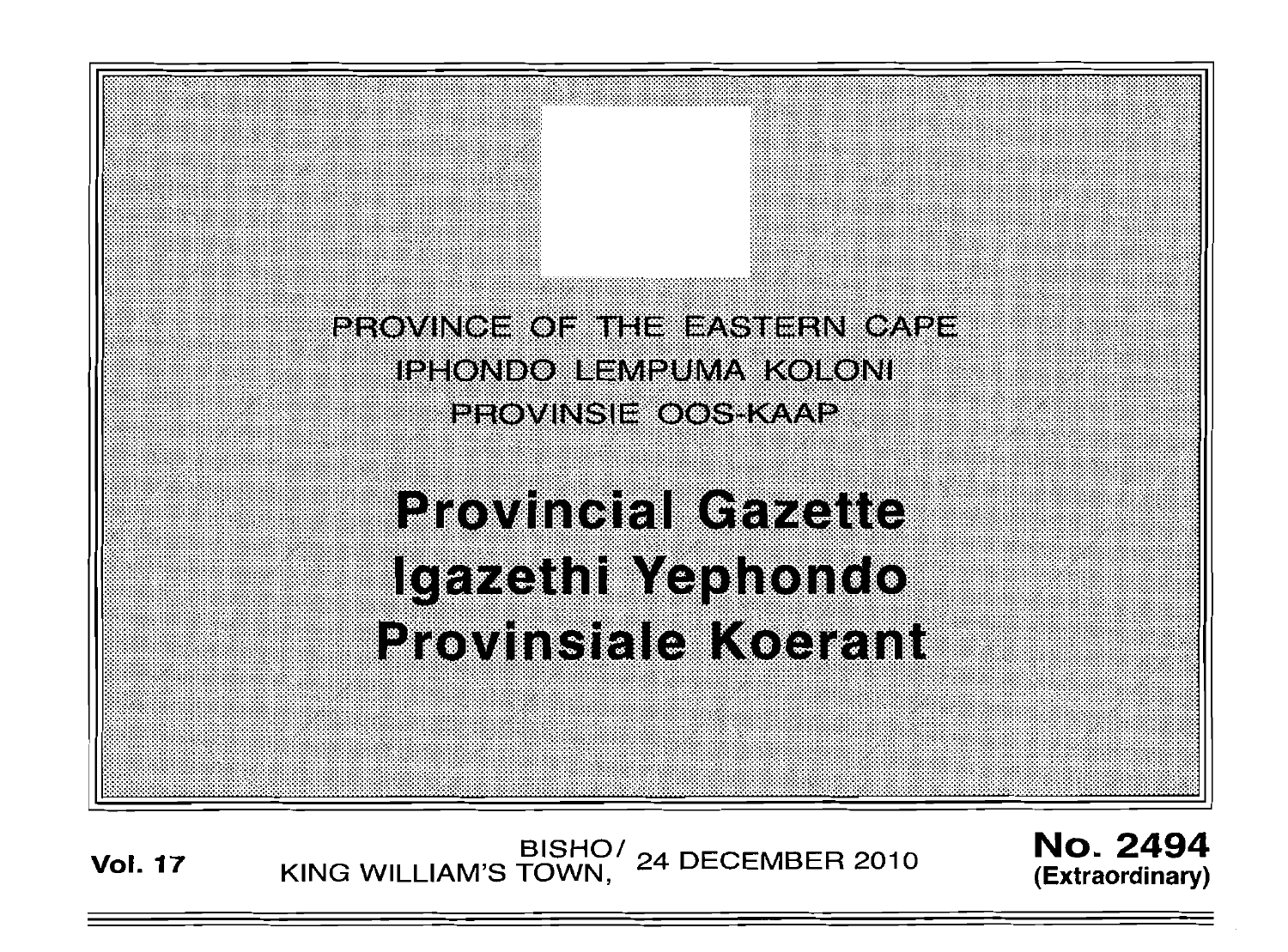# IMPORTANT NOTICE

The Government Printing Works will not be held responsible for faxed documents not received due to errors on the fax machine or faxes received which are unclear or incomplete. Please be advised that an "OK" slip, received from a fax machine, will not be accepted as proof that documents were received by the GPW for printing. If documents are faxed to the GPW it will be the sender's responsibility to phone and confirm that the documents were received in good order.

Furthermore the Government Printing Works will also not be held responsible for cancellations and amendments which have not been done on original documents received from clients.

# **CONTENTS • INHOUD**

No.<br>No. Page Gazette No. No.

#### PROVINCIAL NOTICE

45 Local Government: Municipal Structures Act (117/1998): Repeal, amendment or replacement of Provincial Notice No. 106 dated 2 December 2000 ................................................................................................................................ .. 3 2494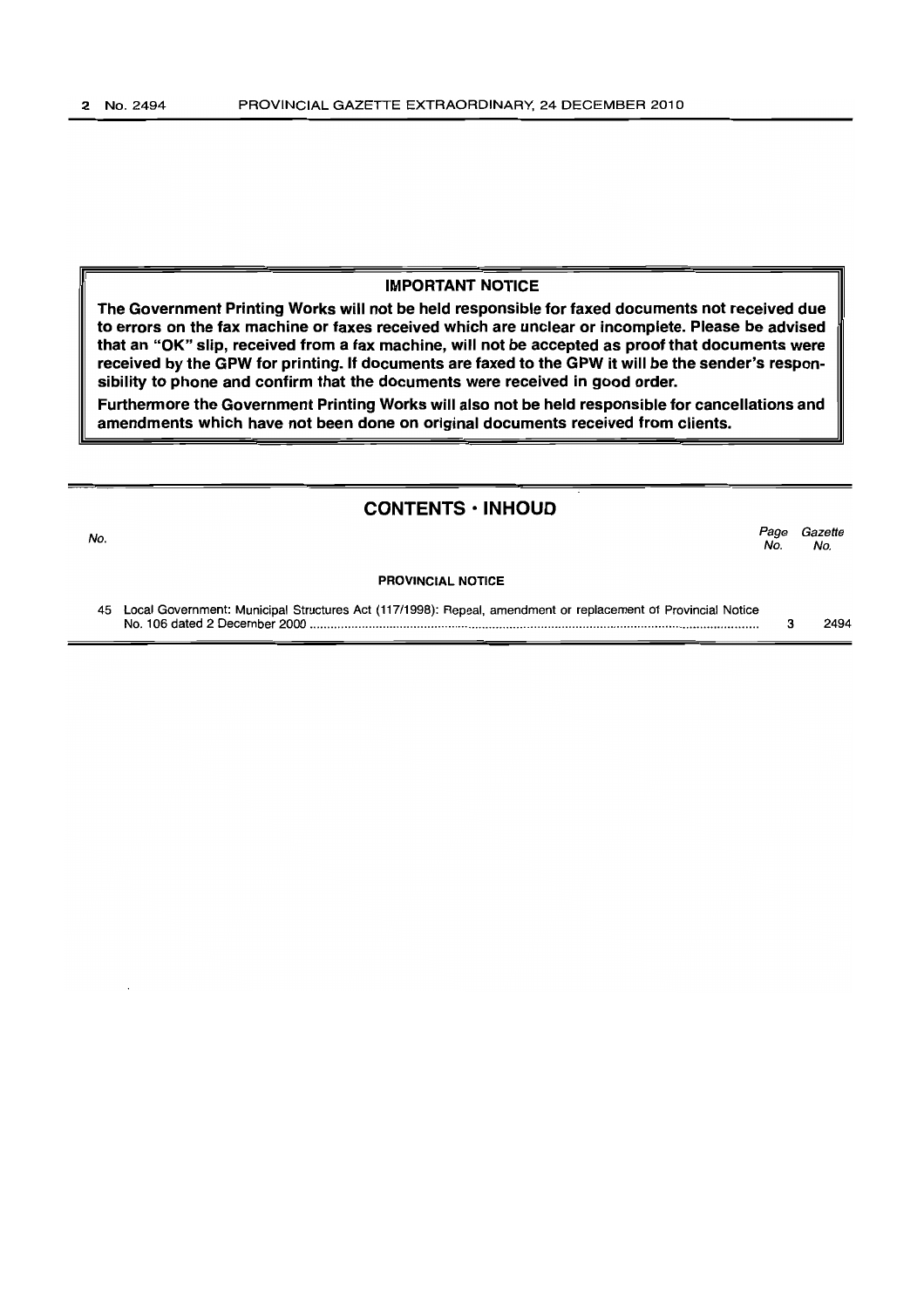PROVINCIAL NOTICE

No. 45

24 December 2010

# PROVINCE OF THE EASTERN CAPE

# DEPARTMENT OF LOCAL GOVERNMENT AND TRADITIONAL AFFAIRS

REPEAL, AMENDMENT OR REPLACEMENT OF PROVINCIAL NOTICE NO. 106 DATED 2 DECEMBER 2000, AS AMENDED, ISSUED IN TERMS OF SECTION 12 OF THE LOCAL GOVERNMENT: MUNICIPAL STRUCTURES ACT, 1998 (ACT NO.117 OF 1998)

I MLIBO QOBOSHIYANE Member of the Executive Council of the Eastern Cape Province responsible for Local Government hereby publish a Provincial Notice in terms of Section 12 and 17 of the Local Government: Municipal Structures Act, 1998 (Act 117 of 1998). for the establishment of municipalities within the province as reflected in the new boundary demarcations published under Notice No 166 of 2008 in Provincial Gazette No.1905 (Extra-ordinary) dated 30 May 2008 read with Notice No. 26] of 2008 in the Provincial Gazette No. 1951 (Extra-ordinary) dated 6 August 2008. 261 of 2008 and as set out in the schedule attached hereto.

**MEIBO QOBOSHIYANE** 

MEMBER OF THE EXECUTIVE COUNCIL RESPONSIBLE FOR LOCAL GOVERNMENT -PROVINCE OF THE EASTERN CAPE

DATE: 13/12/2010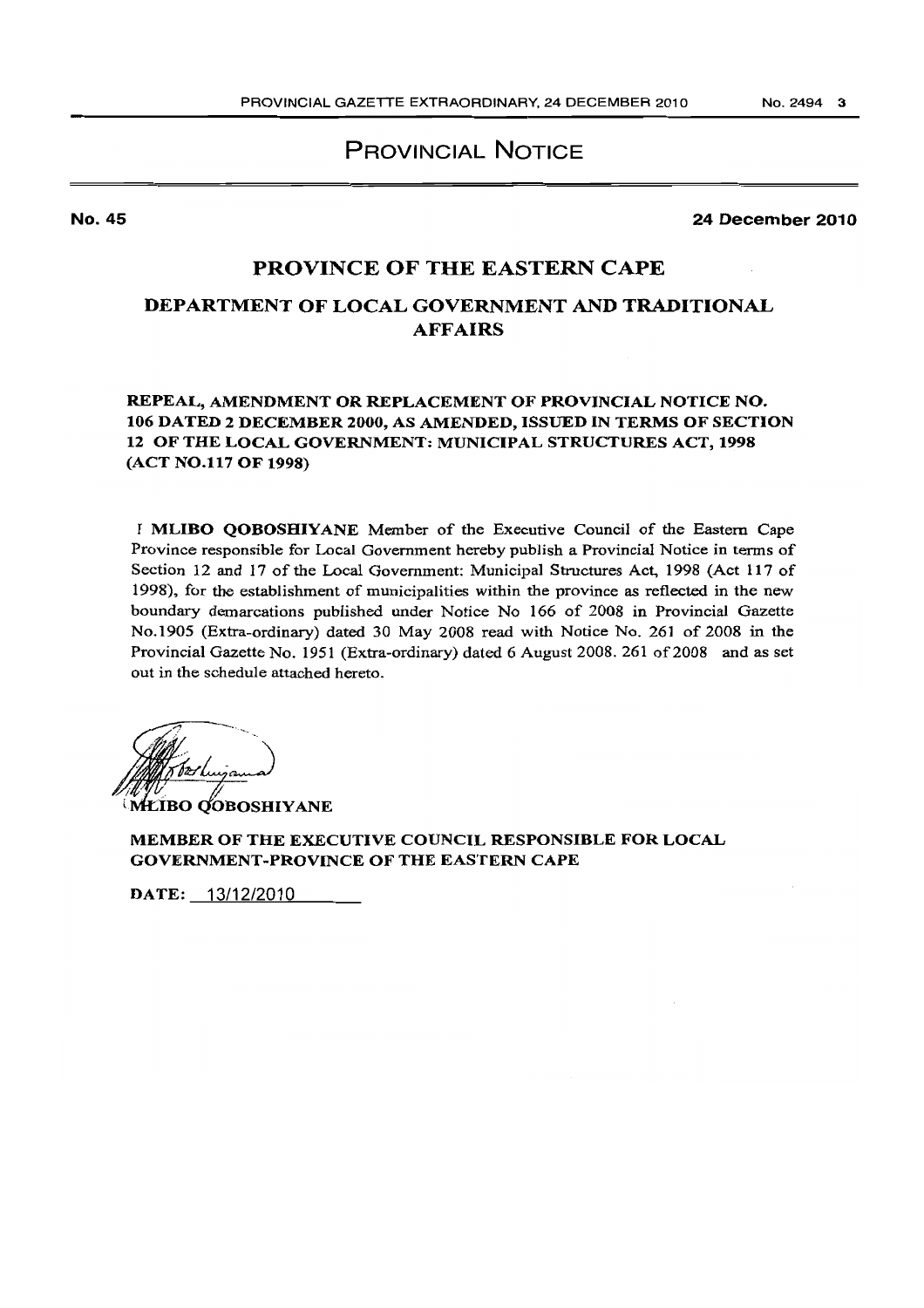### SCHEDULE

#### PART<sub>1</sub>

# 1. Definitions

In this schedule. unless the context otherwise indicates or unless redefined herein, a word or expression to which meaning has been assigned in the Local Government: Municipal Structures Act, 1998. or Chapter 2 of the Local Government: Municipal Systems Amendment Act, 2000 has the same meaning and -

"Constitution" means the Constitution of the Republic of South Africa.1996

"demarcation notice" means "Provincial Notice 22 of 2000 published in *Provincial Gazette* No 486 dated 28 February 20000, as amended;

"disestablished municipality" means an existing municipality disestablished in terms of paragraph 2 of Part 1 of this schedule;

# "effective date" means

The day on which the results of the local government elections are declared in terms of section 190(1)(c) of the Constitution;

"MEC" means the Member of the Executive Council responsible for local government affairs in the Province of the Eastern Cape;

"metropolitan municipal area" means the area indicated by Map No 1 of the demarcation notice;

"Metropolitan municipality" means the Category A municipality established in terms of Part 2 of this schedule;

"proportionally elected councillors" means councillors elected to proportionally represent the parties that contested the election in the municipality concerned;

"the Act" means the Local Government :Municipal Structures Act, 1998 (Act 117 of 1998);

"ward councillor' means a councillor elected to directly represent a ward.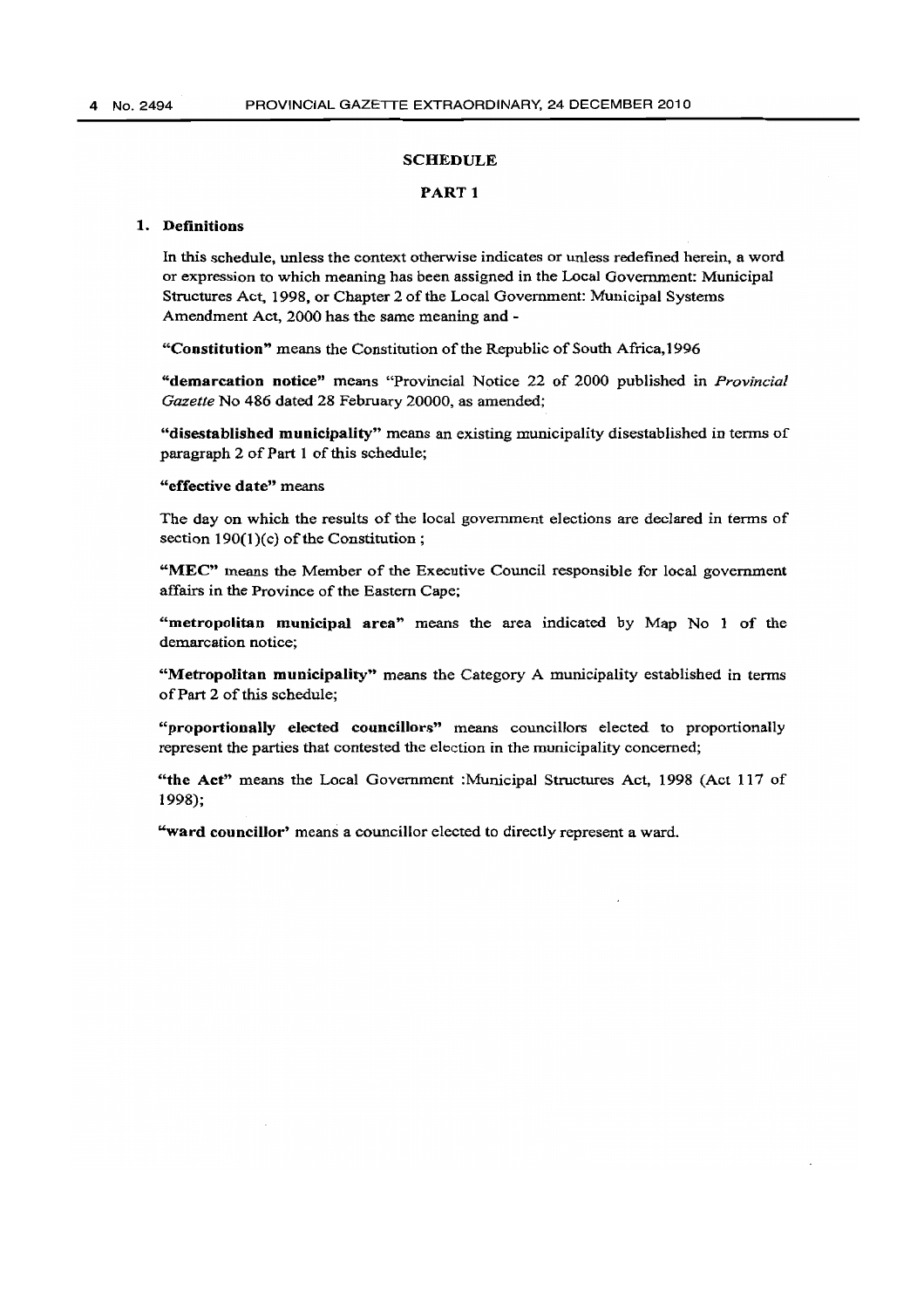### 2. Disestablishment of existing municipalities

(I) The following municipalities are disestablished with effect from the effective date to the extent that the municipality falls within the metropolitan municipality: Amathole District Municipality and Buffalo City Local Municipality

# 3. Vacation of Office

The councillors of the municipalities referred to in paragraph 2(1) vacate office on the effective date.

# 4. Establishment of municipality

(1) Municipalities are hereby established for the municipal areas as set out in parts 2 and 3 of this schedule. The established municipalities are as follows:

- (a) Buffalo City Metropolitan Municipality as set out in Part 2 of this Schedule.
- (b) Amathole District Municipality as set out in Part 3 of this Schedule.

(2) The establishment of the municipalities mentioned in sub-paragraph (1) takes effect in terms of section  $12(2)(b)$  of the Act at the commencement of the next election of the council of the municipality.

## S. Legal succession

- (a) The metropolitan municipality supersedes the existing municipality (Buffalo City Local Municipality) to the extent that the existing municipality falls within that area, and the metropolitan municipality becomes the successor in law of the existing municipality.
- (b) The new district municipality that excludes Buffalo City supersedes the existing district municipality which included Buffalo City Municipality

# 6. Transfer of assets, rights, liabilities and obligations

(1) The assets, rights, liabilities and obligations of disestablished municipalities, are hereby transferred to the municipalities which, on the effective date, have sole responsibility for the performance of the municipal functions in the separate areas of jurisdiction.

(2) For the purpose of sub-paragraph (1), "function" includes a power.

(3) Administrative and other records relating to the assets, rights, liabilities and obligations referred to in sub-paragraph (J) vests, as from the effective date, in the metropolitan municipality and district municipality.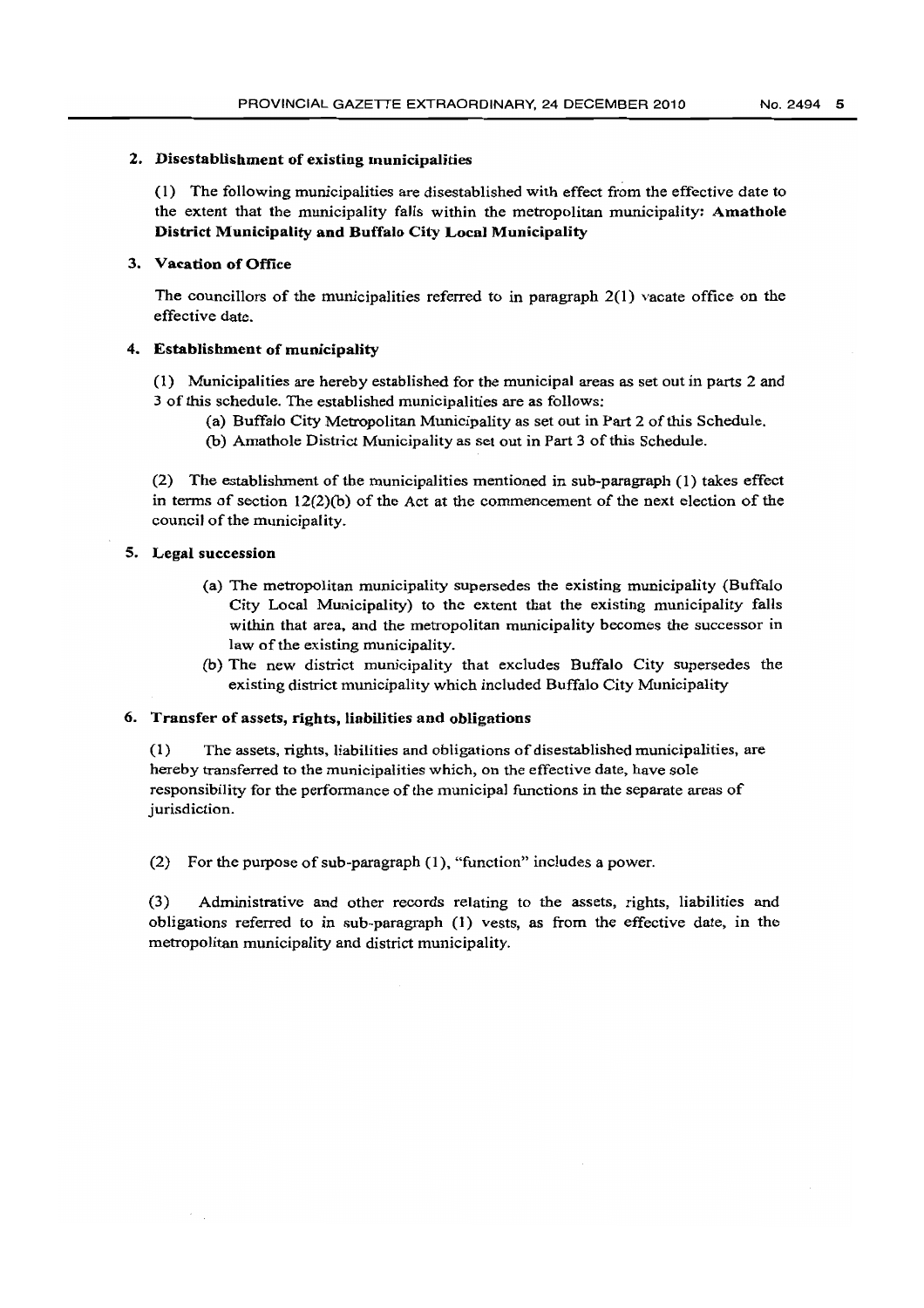### 1. Investments, cash and cash balances

As from the effective date all investments and all cash and cash balances in a bank account of the disestablished municipalities accrue to the municipalities established in terms of paragraph 4(1) in accordance with the following rules:

- a) the investments, cash and cash balances of the disestablished municipalities referred to in paragraph  $2(1)$ , accrue to the established municipalities
- b) notwithstanding the afore going, all cash and cash balances constituting funded reserves underpinning obligations or liabilities of disestablished municipalities shall accrue to the established municipalities if they had assumed those liabilities. or in proportion to the extent to which such liabilities had been assumed.

# 8. Transfer of staff

(l) A person who on the effective date is an employee of a disestablished municipality becomes an employee of the established municipality in accordance with the following rules:

- a) the employment of employees by a new municipality is subject to any collective agreement and the Labour Relations Act, 1995 (Act No. 66 of 1995);
- b) an employee referred to is transferred to the metropolitan or district municipality on terms and conditions no less favourable than those under which such employee served immediately before the effective date;
- c) service by a person so transferred is deemed to be in the service as an employee of the new municipality to which the person is transferred and any leave, pension and other benefits that may have accrued to that person by virtue of service with a disestablished municipality shall be deemed to have accrued in favour of such a person by virtue of service with the new municipality to which she or he is transferred;
- d) where an employee was a member of a medical aid scheme. pension or provident fund immediately before the effective date-
	- 1. that employee continues as such a member unless continued membership is contrary to the rules of the scheme or fund in question or un1ess the new municipality to which the employee is transferred and the employee, after consultation with the fund or scheme, agree otherwise,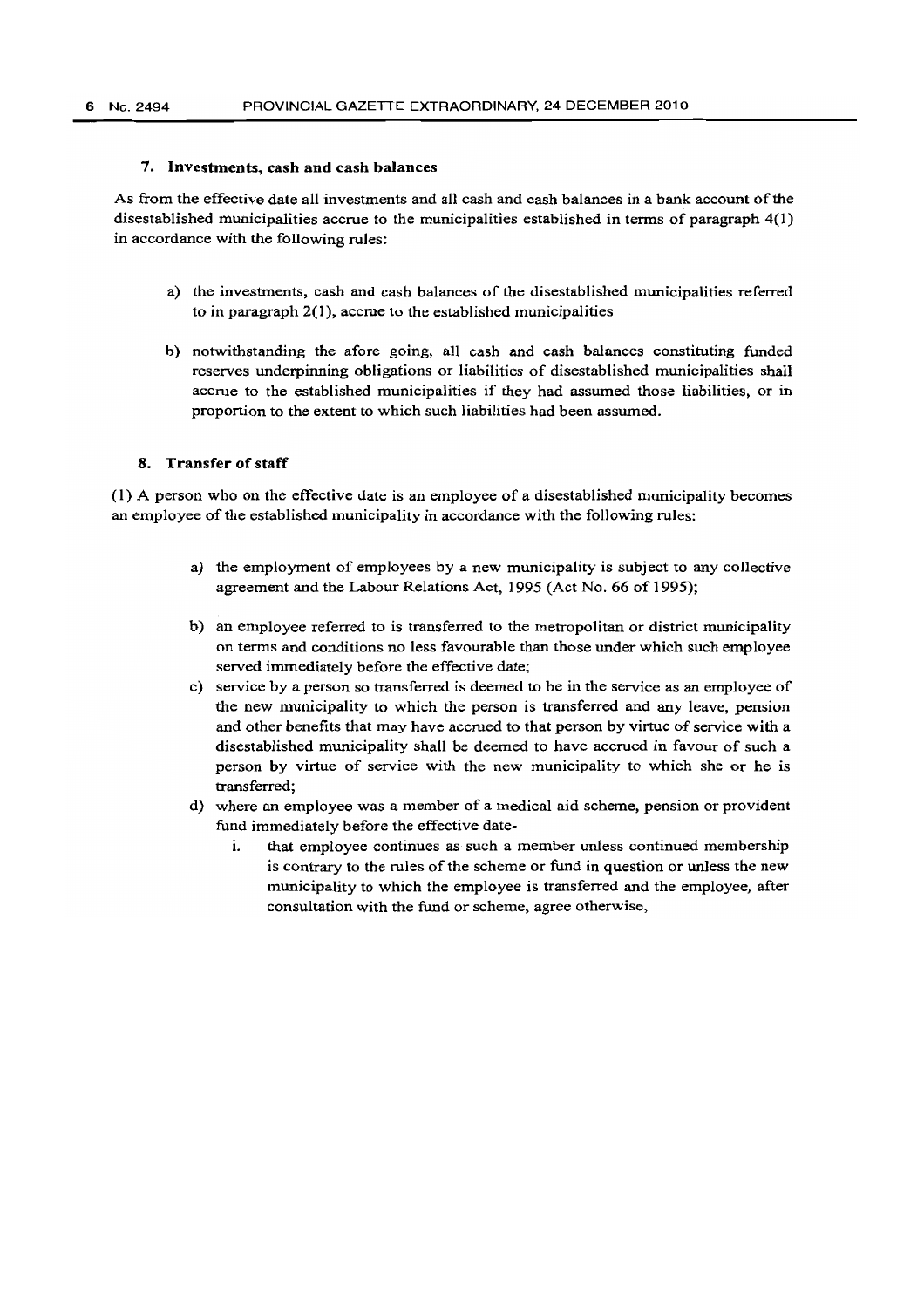- ii. the new municipality must deduct the necessary employee's contribution to the scheme or fund from the remuneration of the employee and pay over to the scheme or fund in question together with the employer's contribution.
- e) the council of the employer municipality must appoint a person who became an employee of the municipality concerned in terms of sub-paragraph (1) , in a post on the established municipality, provided that such a person remains subject to any decisions, proceedings, rulings and directions applicable to that person immediately prior to becoming such an employee, but subject further to any amendments concluded locally or in the applicable bargaining council. All funded vacancies existing on the staff establishments of disestablished municipalities shall become vacancies within the staff establishment of the newly established municipality responsible for the function to which such vacancy relates, *mutatis mutandis* in accordance with the rules contained herein;
- f) nothing contained herein shall preclude a Municipality from implementing a scheme to re-organize its staff subject to provisions of the Labour Relations Act.

# 9. Continued application of by-laws and resolutions

(c) (1) AU by-laws, regulations and resolutions that apply in the area of a disestablished municipality immediately before the effective date, continue to apply in such area from the effective date subject to any amendment or repeal by council of the new municipality.

(2) Unless inconsistent with the context or clearly inappropriate, reference in any such by-law, regulation or resolution to-

- a) a disestablished municipality, must be construed as a reference to the new municipality; and
- b) a structure or functionary of a disestablished municipality, must be construed as a reference to the corresponding structure or functionary in the newly established municipality.

### 10. Transitional Facilitation Committee

- 1. A Transitional Facilitation Committee (TFC) is hereby established for the district and metropolitan area to take effect from 01 July 2010.
	- (a) A TFC should consist of 5 councillors designated by Amathole District Municipality and Buffalo City Local Municipality, which should include governance, finance, corporate services and infrastructure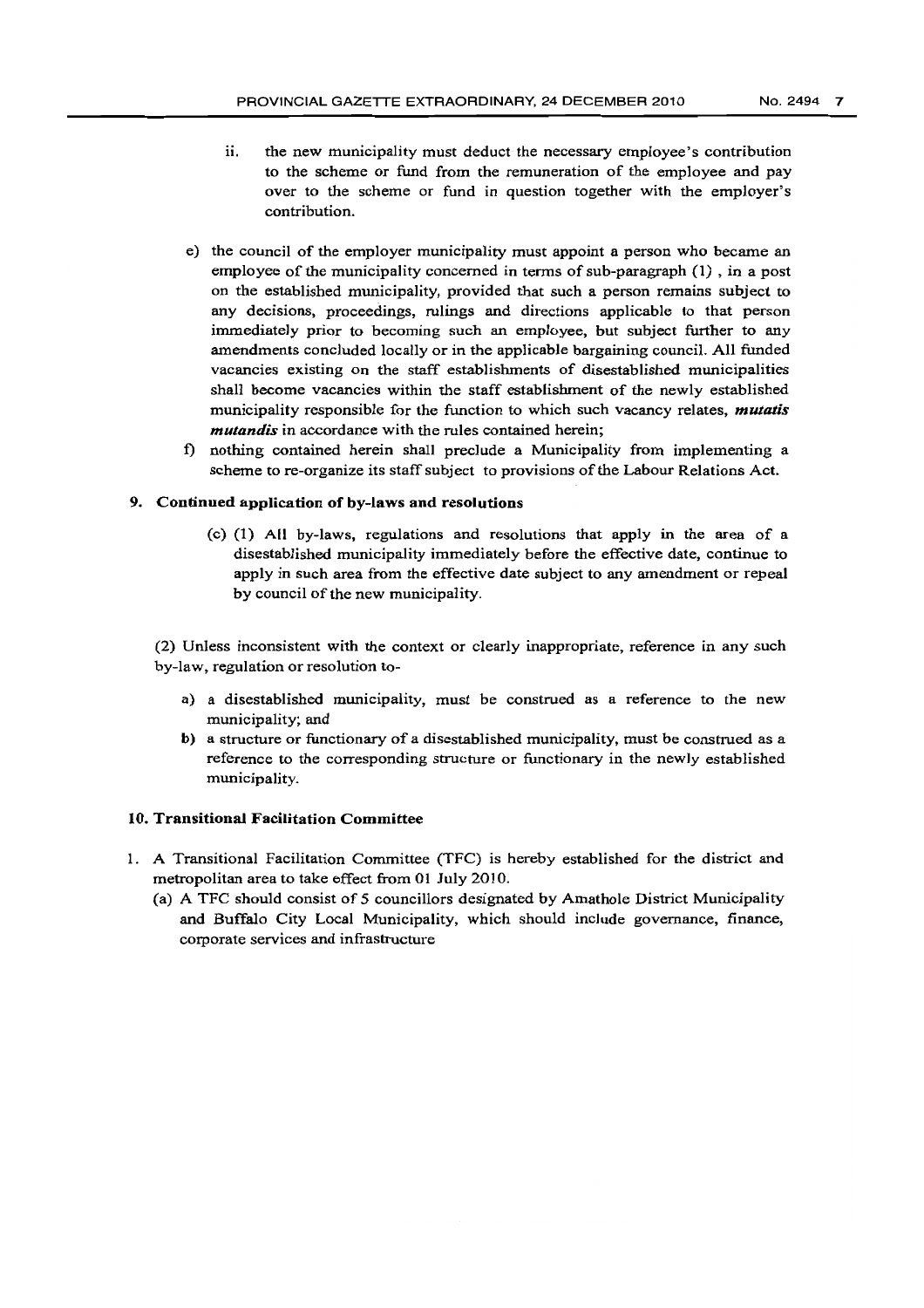- (b) The TFC must be assisted by a Technical Task Team co-chaired by the Municipal Managers and relevant managers representing the portfolios from the affected municipalities and officials from the department.
- 2. The functions of the TFC shall, subject to and for the purposes of section 14 and 84 of the Act, be to recommend to the relevant authority:
	- (a) On the temporal adjustment of the division of powers and functions between the district and the local municipality, if the need to do so exists;
	- (b) Which of the assets, rights, liabilities and obligations that have been transferred from the disestablished municipality should remain vested in the transferee and which should be transferred from the transferee to another municipality;
	- (c) The implication of a process of re-organizing the employees transferred to each new municipality;
	- (d) A pmcess of reviewing the continued application of by-laws, regulations and resolutions of the disestablished municipalities and to make recommendations to the respective new municipalities for the rationalization of such by-laws, regulations and resolutions as contemplated in section 15 of the Act.
	- (e) The legal, practical and other consequences of the partial disestablishment and establishment of the existing municipalities and also including vacation of office by councilors and implications thereof.
- 3. The councilor designated by the district will be the chairperson of the TFC
	- a. The chairperson of the TFC decides when and where the TFC meets, but a majority of members may request the chairperson in writing to convene a meeting of the TFC at a time and place set out in the request;
	- b. The chairperson presides at meetings of the TFC, but if the chairperson is absent from a meeting, the members present must elect another member to preside at the meeting.
- 4. The TFC may determine its own procedures, subject to the following
	- a. A question before the TFC is decided with supporting vote of the majority of the members present at the meeting;
	- b. At least one half of the members must be present at a meeting before a vote may be taken on any matter.
- S. Dispute resolution
	- a. Where the TFC has before it any matter within its functions that cannot within sixty days of such matter being brought before it reach a decision thereon, the matter shall be referred to independent mediation and the mediation process shall be completed within thirty (30) days of such referral. The rules, governing such mediation and the list of approved mediation shall be as agreed upon by the TFC within fifteen  $(15)$  days of the expiry of the afore mentioned period of sixty  $(60)$ days;
	- b. The Mayor as elected by the new district municipality shall be deemed to be responsible for the appointment of the mediator;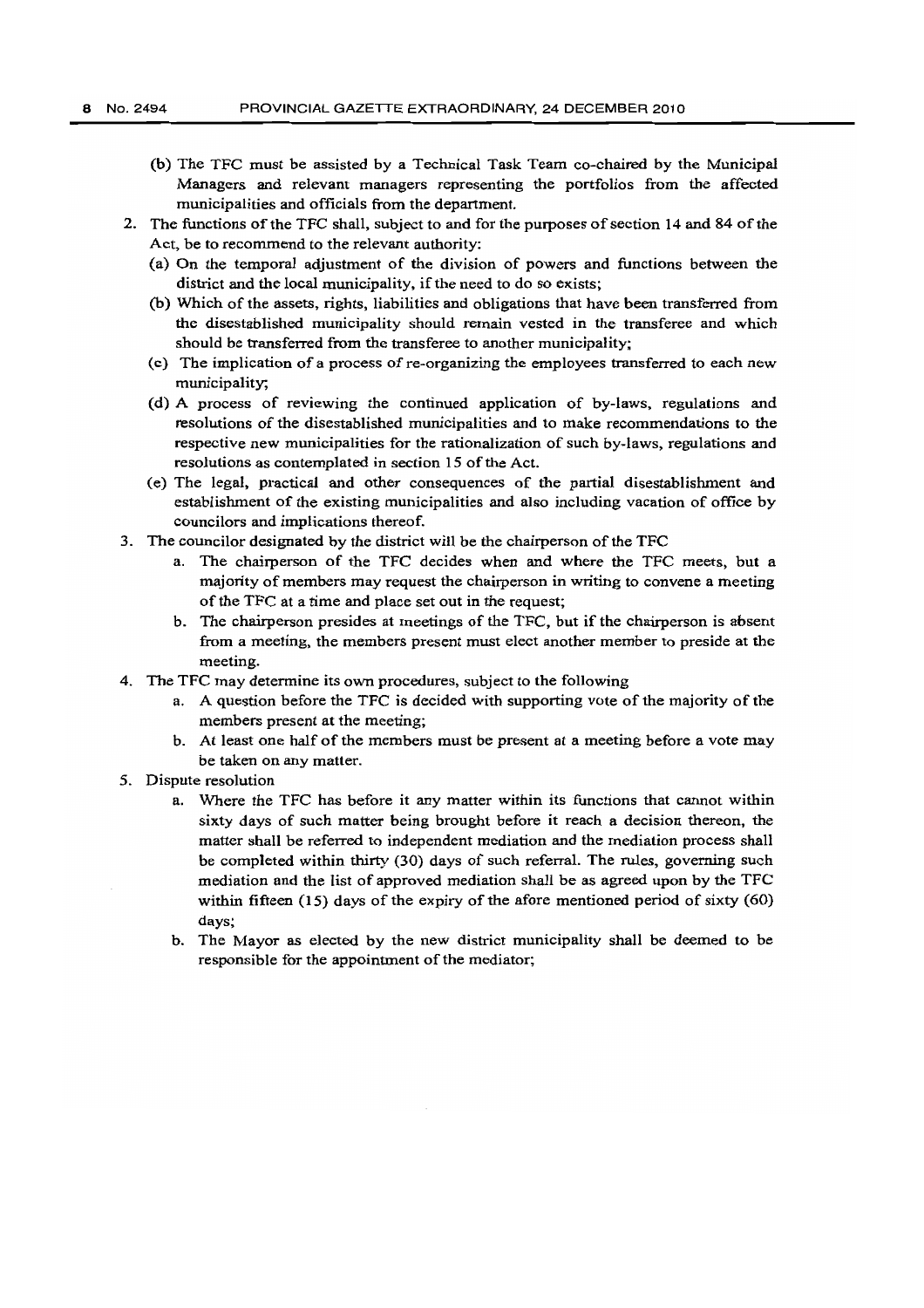- c. Where the TFC cannot, within the said period of fifteen (15) days reach agreement as contemplated in (a) above or where the mediation process does not resolve the matter within the afore mentioned period of thirty (30) days, the matter must be submitted to the MEC for local government who may, in his discretion, decide on the matter, or may submit it to the arbitration by an arbitrator appointed by the MEC, whose decision shall be fmal and shall be deemed to constitute a recommendation of the TFC on the matter.
- 6. Any expense incurred by the TFC in the discharge of its functions or in respect of the costs of mediatiation in terms of sub-paragraph (5) shall be borne, in equal proportion by the municipalities who are members of the TFC.

### **11. Intervention** powers **of** the MEC

- (l) The MEC for local government may at any time intervene in the proceedings of the TFC referred to in paragraph 10 and request the committee to refer a matter before the committee to the MEC for resolution.
- (2) The MEC for local government may reconsider a matter on which the Committee has taken a decision and confinn, vary or withdraw the decision of the Committee.
- (3) The district municipality and the metropolitan municipality, including affected employees are bound by the decision of the MEC.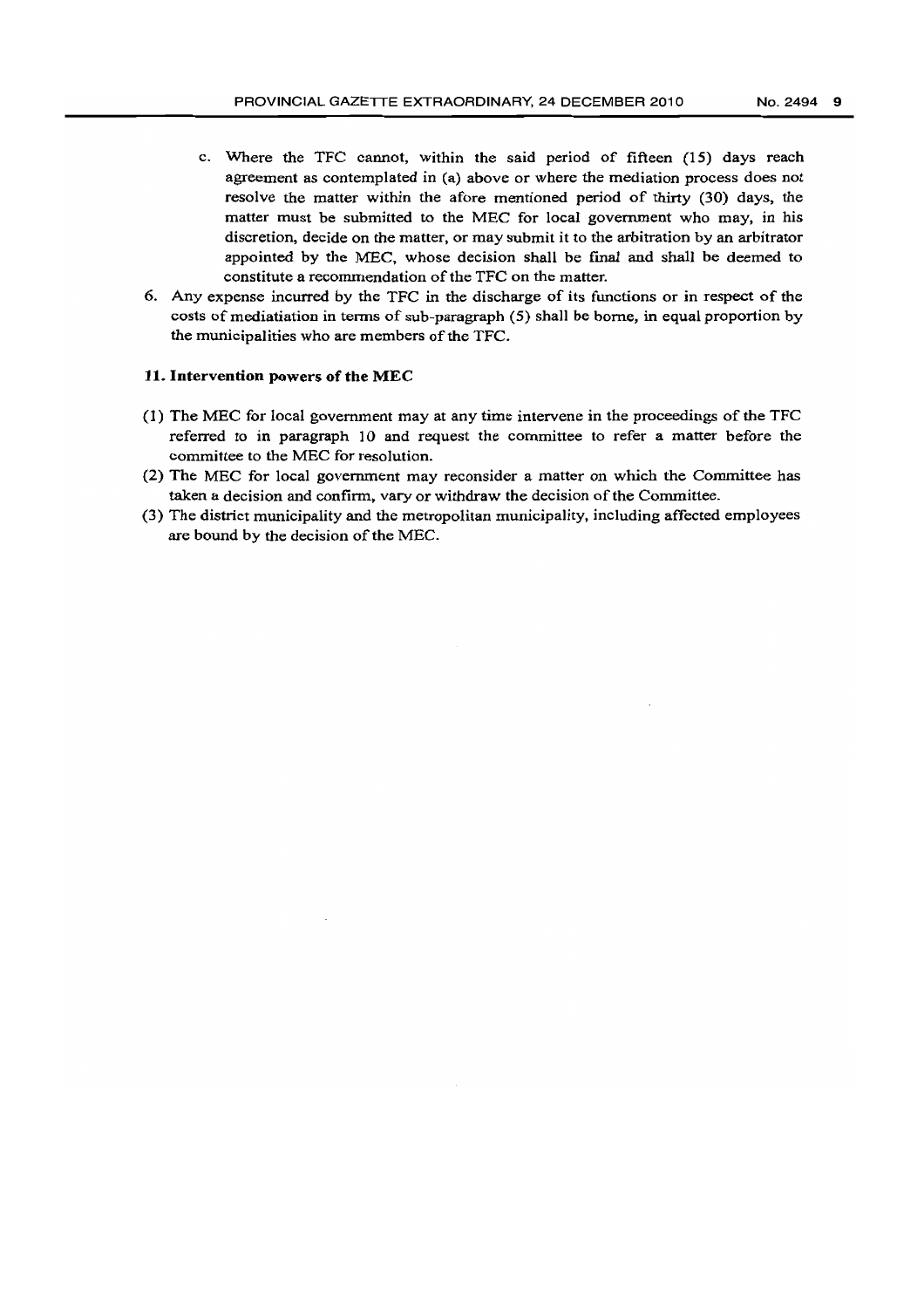#### PART 2

#### 1. ESTABLISHMENT OF METROPOLITAN MUNICIPALITY

A metropolitan municipality is hereby established for the new metropolitan municipal area.

#### 2. CATEGORY

The metropolitan municipality is a Category A municipality as determined by the Demarcation Board in terms of section 4 of the Act.

# 3. TYPE

The metropolitan is of a type described in section 2(g) of the Determination of Types of Municipality Act, Act 2000 (Act 5 of 2000 (EC).

#### 4. BOUNDARIES

The boundaries of the metropolitan municipality are as indicated on Map No. DEM 388A published in provincial Gazette No. 1951 (extraordinary) dated 6 August 2008 and/or any subsequent amendment by the Demarcation Board.

#### 5. WARDS

The metropolitan municipality has 50 wards determined by the Demarcation Board

#### 6. NAME

The name of the metropolitan municipality is Buffalo City Metropolitan Municipality

#### 7. COUNCILLORS

(1) The council of the metropolitan municipality consists of 50 proportionally elected councillors and 50 wards councillors as determined in Provincial Notice No 2182 (Extraordinary) dated 24 August 2009.

(2) Full time councillors, if any, are designated in accordance with policy framework contemplated in section 18(4) of the Act, subject to the following conditions:

(a) That the municipality submits to the MEC a motivation for further full time councilors in the event that there be a need to exceed the already approved fulltime councilors, on the following -

(i) the functions and duties to be performed by full-time office bearers.

(ii) the municipality's financial capacity to pay the remuneration attached to the full-time office bearers.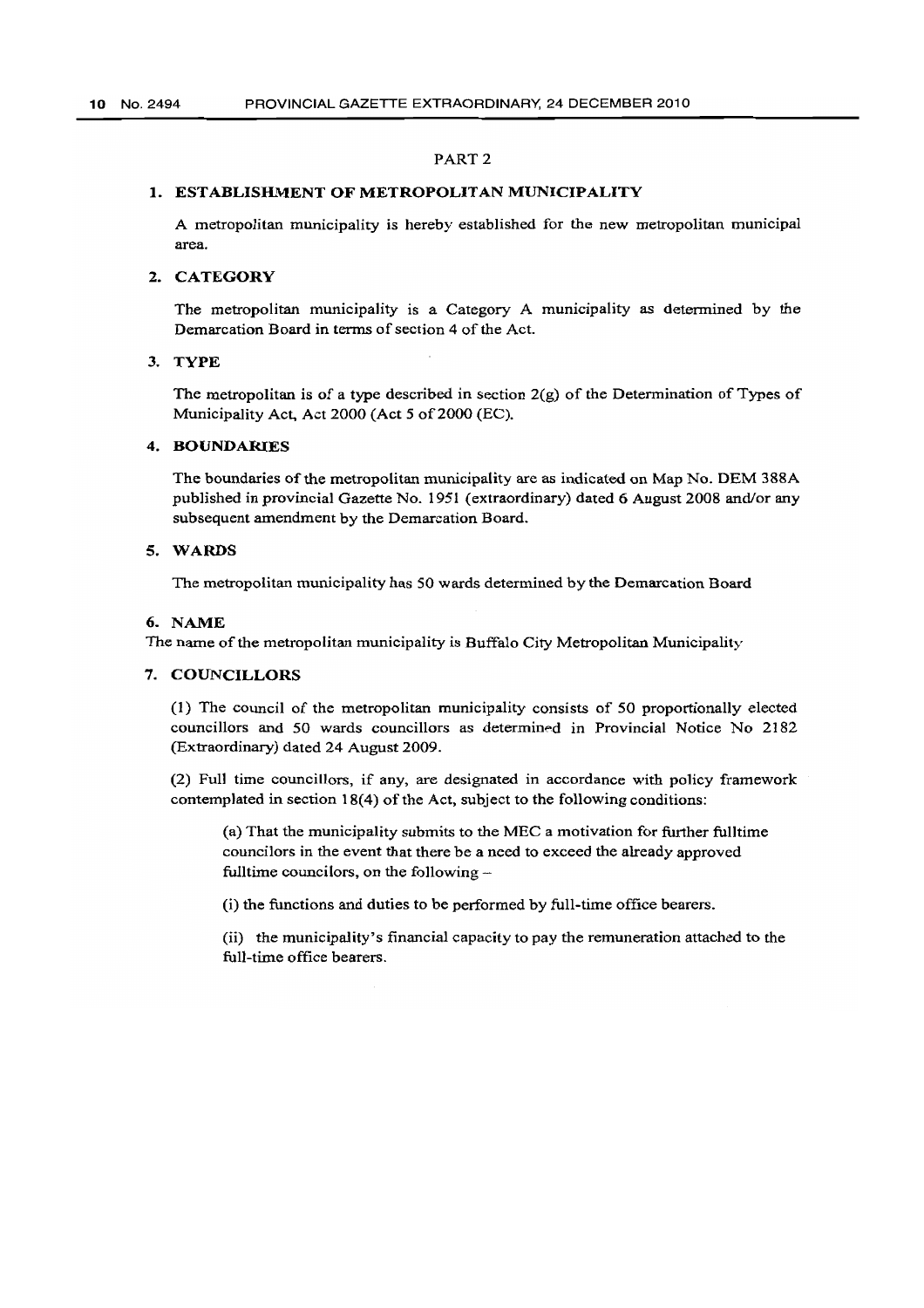(b )That the final designation of full-time councilors be made by the MEC within 30 days after receipt of the above-mentioned motivation by way of notice in the Provincial Gazette.

# 8. FULLTIME COUNCILLORS.

The council of the metropolitan municipality will continue to have the following office bearers as fulltime:

- (a) Speaker
- (b) Executive Mayor
- (c) Members of the Mayoral Committee
- (d) Chief Whip

# 9. SEAT OF FIRST MEETING

The seat of the new municipality for the purpose of the first meeting of its council after effective date shall continue to be East London which shall be deemed to be the seat of the municipality until determined otherwise in terms of this Act.

### 10. ACTING MUNICIPAL MANAGER

The acting municipal manager or municipal manager in terms of section 82 of the Act; the following person is designated in terms of section 29(2) of the Act to call the first meeting of the council of the new municipality and such person shall be deemed to be acting municipal manager from the effective date until the council appoints a municipal manager.

# 11. STANDING RULES FOR FIRST MEETING

The standing rules and order for the first meeting of the new municipality shall be as follows:

## a) Definitions

In these rules, unless inconsistent with the context  $-$ 

A word or expression to which a meaning has been assigned in the Municipal Structures Act has the same meaning;

'acting municipal manager" means the existing acting municipal manager;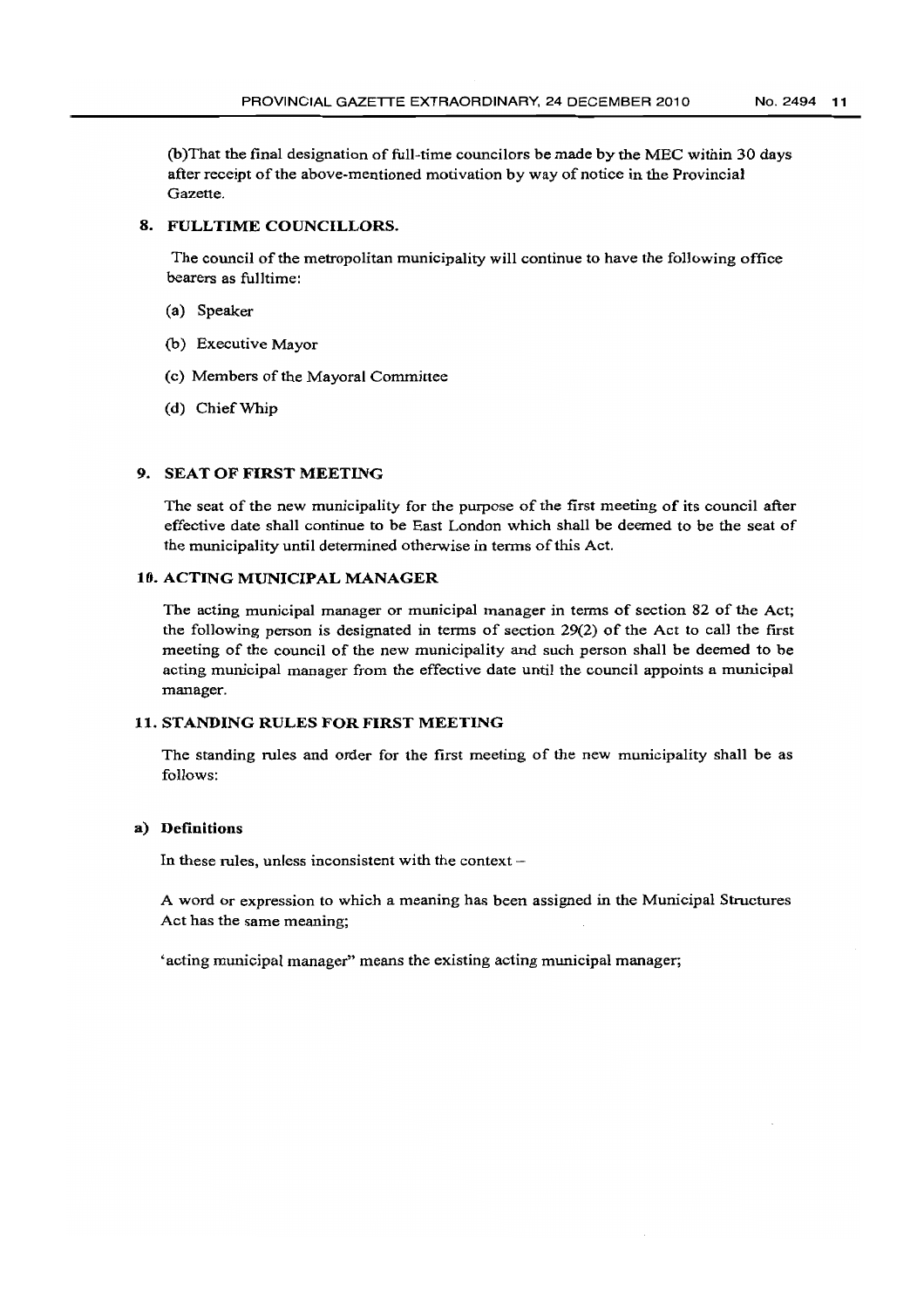"existing seat" means the existing seat of the local municipality; and "Municipal Structures Act" means the Local Government: Municipal Structures Act, 1998 (Act 117 of 1998);

#### b) Notice convening first meeting

- (1) The acting municipal manager must, within 4 days after council has been declared elected, inform the elected councillors in writing of the venue, date, and time of the first meeting of counciL
- (2) The first meeting of the council must take place at the existing seat of the municipality within 14 days after the council has been declared elected, or ifit is a district councils, after all members to be appointed by local councils, have been appointed.

#### c) Convening notice read and oath or affirmation

(1) At the commencement of proceeding of the council at the first meeting after it has been convened in terms of section 29 of the Municipal Structures Act, the acting municipal manager must read the notice convening the council.

(2) After the notice convening the council has been read, the councillors must swear or affirm faithfulness to the Republic and obedience to the Constitution.

#### d) Election of Speaker

- (1) At its first meeting after its election the council must elect its speaker from among its councillors.
- (2) The acting municipal manager presides over the election of the Speaker.

(3) The procedure set out in Schedule 3 of the Municipal Structures Act applies to the election of the speaker

(4) The elected speaker presides over the remainder of the first meeting of the council and the councilors from different political parties may express a sense of honour conferred upon him or her.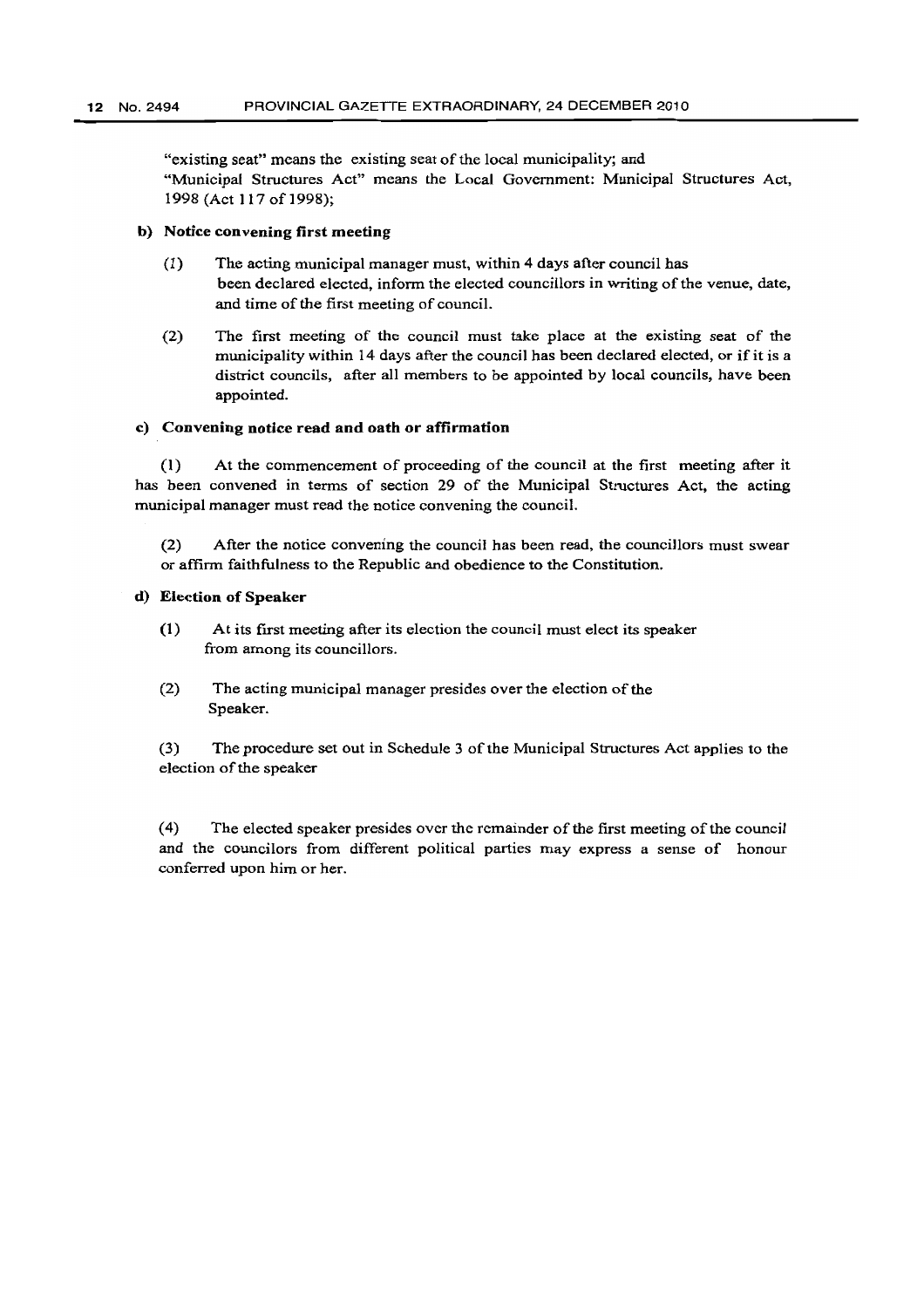# e) Election of Executive Mayor

(1) At its first meeting after its election, the council which has chosen to have an executive mayor in terms of Rule 7, must elect an executive mayor.

(2) The procedure set out in Schedule 3 of the Municipal Structures Act applies to the election of the executive mayor.

### 1) Quorums and decisions

The quorums and determinations required by section 30 of the Municipal Structures Act apply to the first meeting of council.

#### g} Procedure for matters not dealt with in the Rules

The existing Rules of Order, subject to the provision of the Municipal Structures act, applies to any procedural matter not provided for in the rules.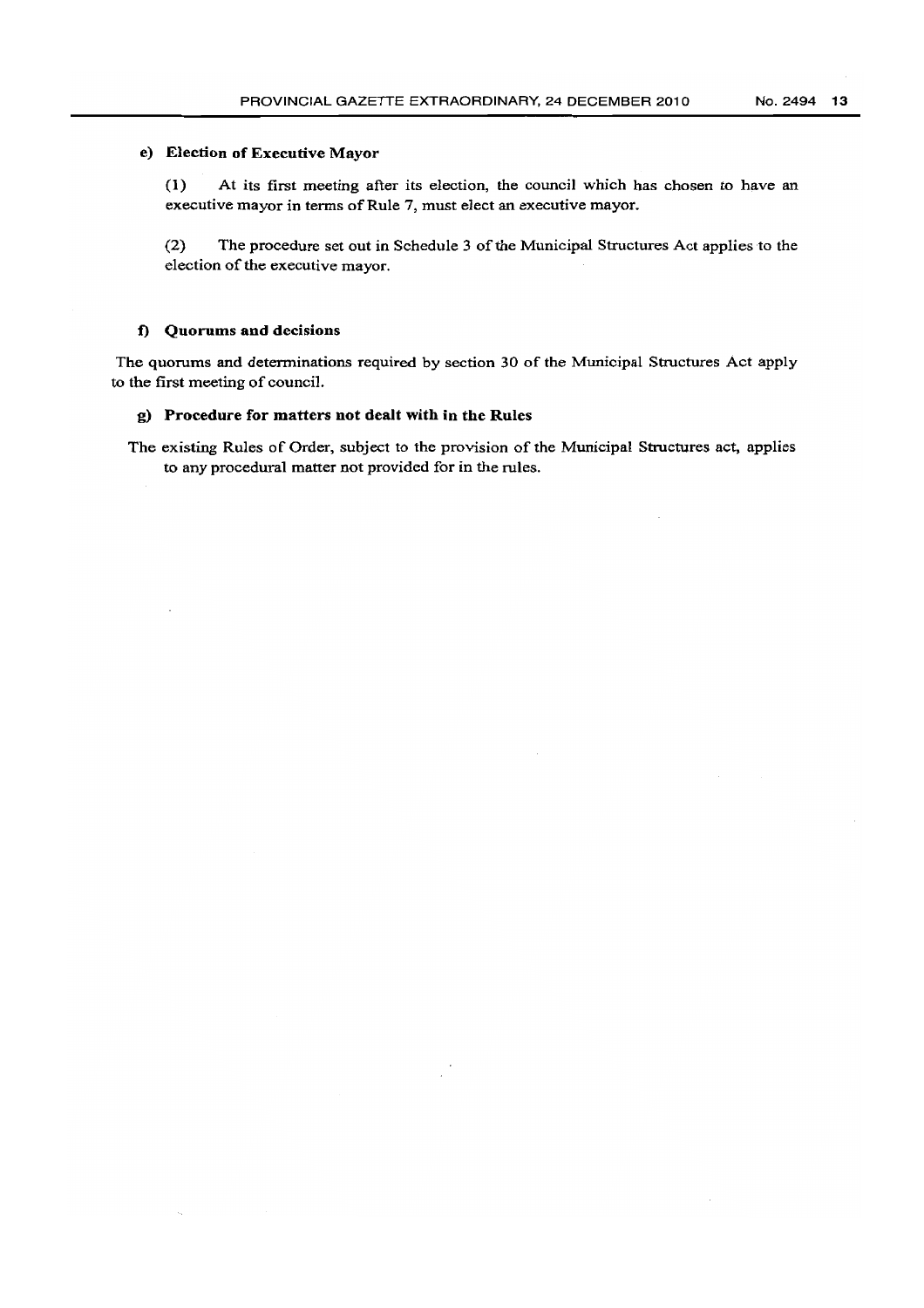# PART 3

# 1. ESTABLISHMENT OF AMATOLE DISTRICT MUNICIPALITY

A district municipality is hereby established for the district municipal area as whole excluding Buffalo City Municipality.

# 2. CATEGORY

The district municipality is a Category C municipality as determined by the Municipal Demarcation Board in terms of section 4 of the Act.

# 3. TYPE

The district municipality is of a type described in section 4(b) of the Determination of Types of Municipality Act, 2000 (Act 5 of 2000 (E,C.)

# 4. BOUNDARIES

The boundaries of the district municipality are as indicated on Map No. DEM 388B as published in the Provincial Gazette of 30 May 2008 under notice No.166 and/or any subsequent amendment by the Demarcation Board.

### 5. NAME

The name of the district municipality is Amathole.

# 6. COUNCILLORS

(1) The council of the district municipality consists of 50 councillors as determined in Provincial Notice No. 49 published in Provincial Gazette No. 2182 (Extraordinary) dated 24 August 2009.

(2) Full time councilors, if any, are designed in accordance with the policy framework contemplated in section 18(4) of the Act, subject to the following conditions

(a) That the municipality submits to the MEC a motivation for further fulltime councilors in the event that there be a need to exceed the already approved fulltime councilors, on the following

(i) the functions and duties to be performed by full-time office bearers.

(ii) the municipality's financial capacity to pay the remuneration attached to the full-time office bearers.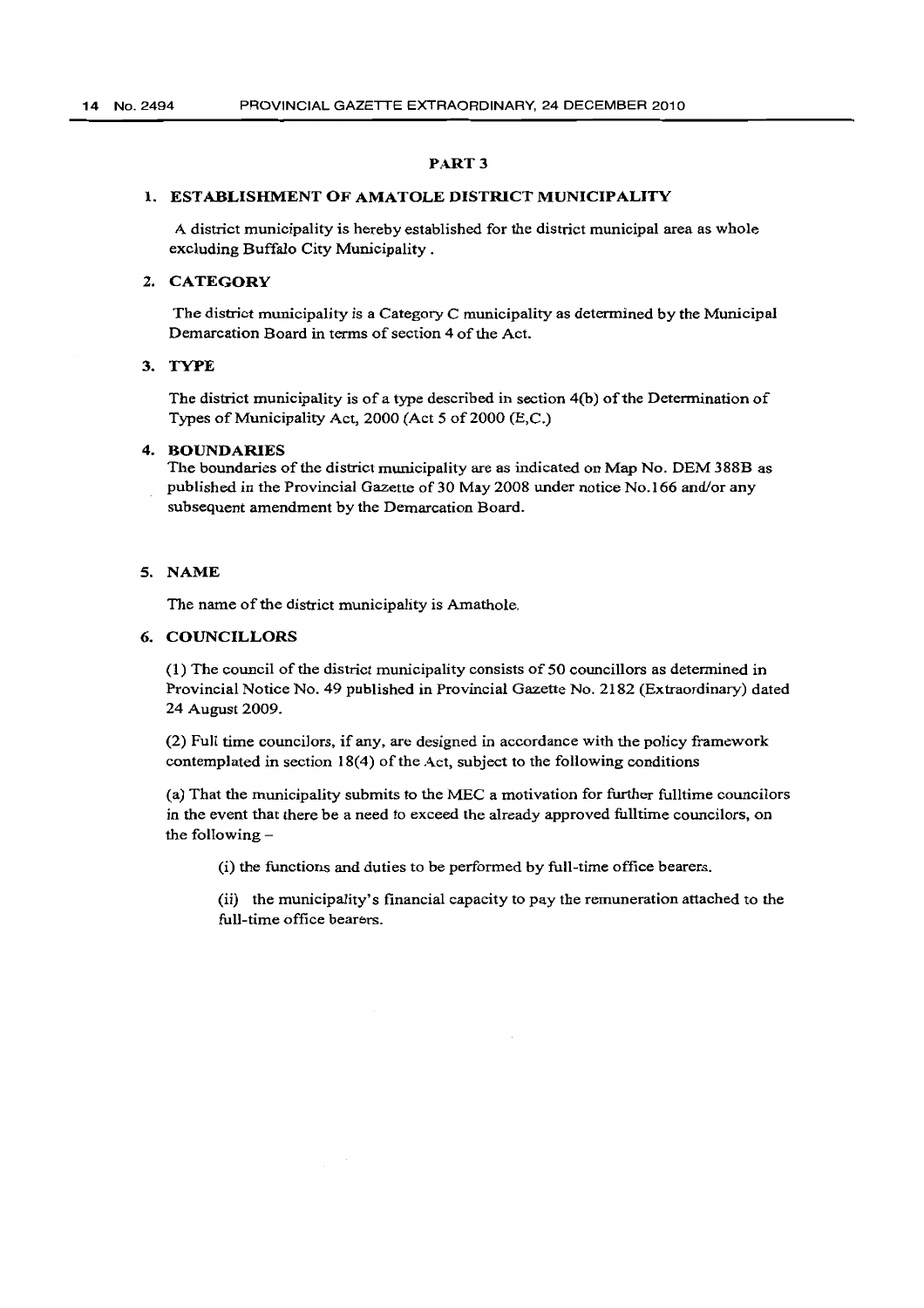(b)That the final designation of full-time councilors be made by the MEC within 30 days after receipt of the above-mentioned motivation by way of notice in the Provincial Gazette.

## 7. FULL TIME COUNCILLORS

The council of the district municipality will continue to have the following office bearers as fulltime:

- (e) Speaker
- (1) Executive Mayor
- (g) Members of the Mayoral Committee
- (h) Chief Whip

## 8. SEAT OF THE MUNICIPALITY

The seat of the existing district municipality is deemed to be the seat of the district until the district changes such seat.

# 9. MUNICIPAL MANAGER

The existing municipal manager is designated in terms of section 29 (2) of the Act to call the first meeting of the council of the district municipality.

# 10. STANDING RULES FOR THE FIRST MEETING

The existing standing rules and orders of the municipality shall continue to exist whilst mechanisms to review the same are established. The standing rules and orders for the first meeting of the new municipality shall be as follows:

## (a) Definitions

In these rules, unless inconsistent with the context-

A word or expression to which a meaning has been assigned in the Municipal Structures Act has the same meaning

"municipal manager" means the existing municipal manager

"seat of the municipality" means the existing seat of the district municipality.

"Municipal Structures Act" means the Local Government; Municipal Structures Act, 1998 (Act 117 of 1998)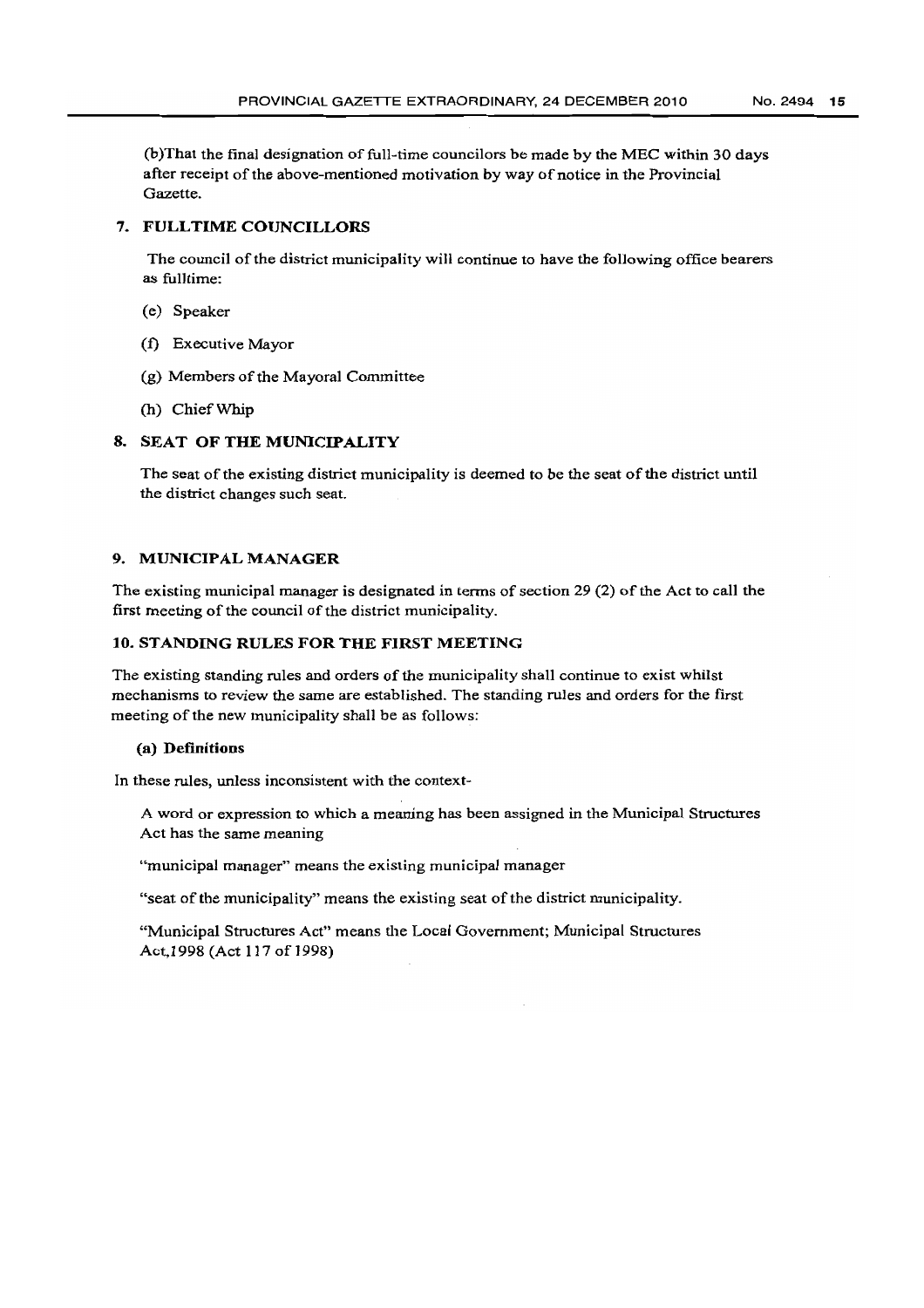#### (b) Notice convening first meeting

(I) The municipal manager must, within 3 days after council has been declared elected, infonn the elected councilors in writing of the venue, date, and time of the first meeting of the council

(2) The first meeting of the district council must take place at the seat of the municipality within a period that will not exceed twenty one (21) days after all members to be appointed by local councils, have been appointed.

#### (c) Convening notice read and oath or affirmation

{l) At the commencement of proceedings of the council at the first meeting after it has been convened in terms of section 29 of the Municipal Structures Act, the municipal manager must read the notice convening the council.

(2) After the notice convening the council has been read, the councilors must swear or affinn faithfulness to the Republic and obedience to the Constitution

#### (d) Election of the Speaker

(1) At its first meeting after its election the council must elect its speaker from among its councilors.

(2) The municipal manager presides over the election of the speaker

(3) The procedure set out in Schedule 3 of the Municipal Structures Act applies to the election of the speaker.

(4) The elected speaker then presides over the remainder of the first meeting of the council.

### (e) Election of executive mayor

- (1) At its first meeting after its election, the council must elect its executive mayor.
- (2) The procedures set out in Schedule 3 of the Municipal Structures Act, applies to the election of the executive mayor.

#### (f) Quorums and decisions

The quorum and determination required by section 30 of the Municipal Structures Act apply to the first meeting of the council.